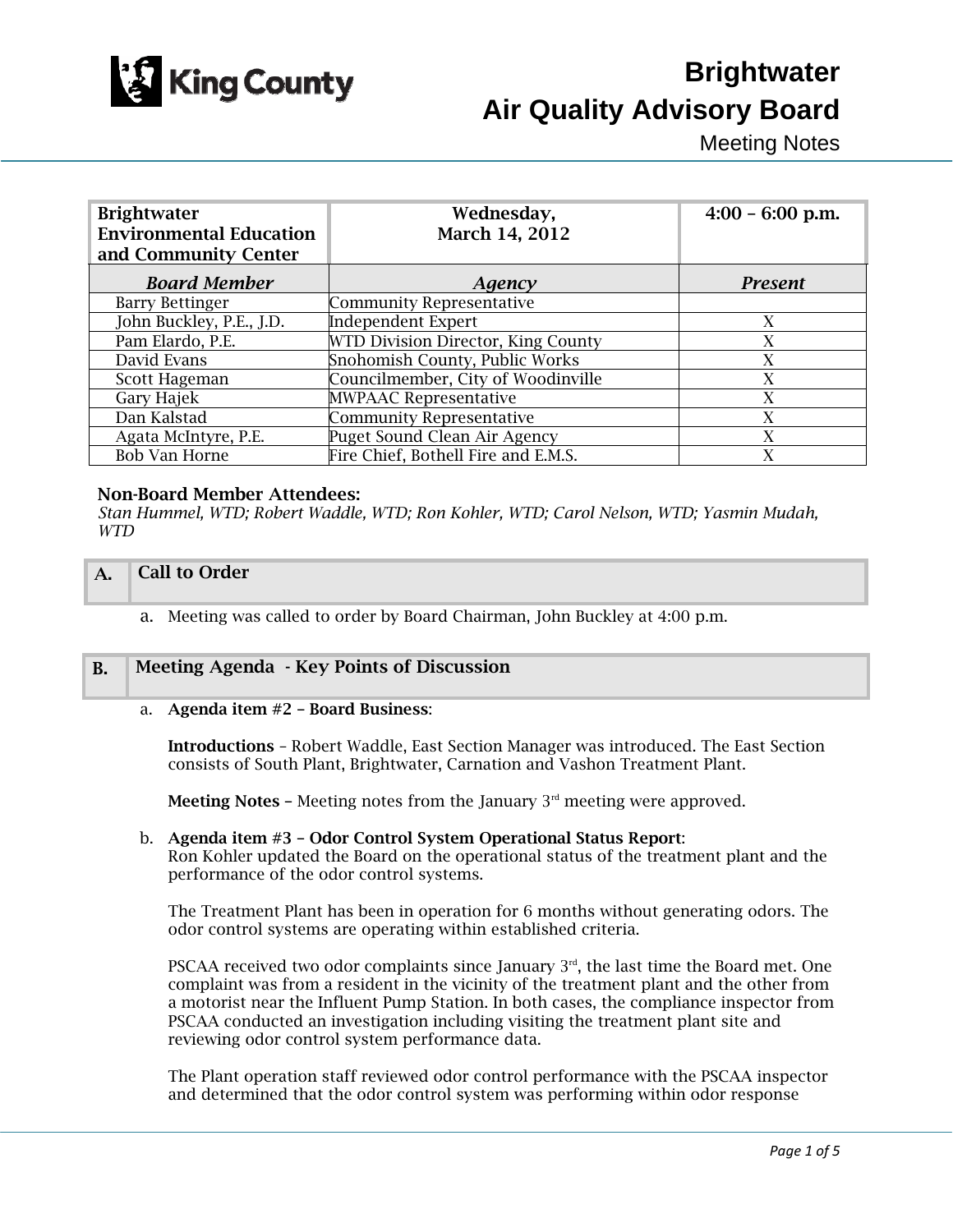

# **Brightwater Air Quality Advisory Board**

standards and that no corrective action was necessary. PSCAA was not able to determine the source of the odor. PSCAA investigation reports have been provided to King County and were emailed to the Board.

Since the last meeting, the reengineered odor control fan impellers have been installed and have operated more than 500 hours. They have been periodically inspected and there are no signs of delamination.

- *Q.* Are the defective fan impellers a Siemens responsibility?
- *A.* Siemens has unit responsibility for the odor control system under the Solids contract. Hartzell is the supplier for the fan impellers. Hartzell replaced the impellers.
- *Q.* Are the impeller fans under warranty?
- *A.* King County asked for and received a 5 year warranty for the reengineered impellers to ensure that the manufacturer retains responsibility for any defects.
- *Q.* How did the power outage scheduled in January go?
- *A.* The solids area was successfully depowered and there were no incidents or odor issues. PSCAA was notified before the outage.
- *Q.* During the summer will Brightwater be running less than 50 percent capacity?
- *A.* Yes, hydraulically, however all odor control systems will be running at full capacity. The projected flow when we transition to full flow in September 2012 is approximately 21-23 mgd. Currently during the interim commissioning period,10-12 mgd is being treated each day. In the fall of 2012, we will transition to full flow operations and begin discharging to Puget Sound through the outfall.
- *Q.* Is there a difference in odor control system operation with winter flows vs. summer flows?
- *A.* Currently the Plant is not processing enough flow to maintain the biology within the bioscrubbers. We expect that once full flow is achieved, the bioscrubbers will become acclimated and can be performance tested. The biology within the bioscrubbers is healthier during the summer months when peak odor production occurs.

### c. Agenda item #4 – Performance Testing Status Report:

Stan Hummel provided an update of the performance testing status.

Performance testing of the bioscrubbers is scheduled during fall 2012 when there is increased load and will be a suitable opportunity to test performance.

- *Q.* With the bioscrubbers not fully acclimated, is the County getting the needed performance?
- *A.* The bioscrubbers provide initial treatment and reduce chemical usage in subsequent treatment phases. There is a benefit to using biological treatment rather than chemicals as they reduce chemical use and carbon replacement.
- d. Agenda item #5 Report of Complaints and Investigations and Odor Complaint Log: Ron Kohler provided an update of the complaints and investigations for the Treatment Plant. Based on discussions at the last Board meeting, an external agency complaint log was developed to record odor complaints made to agencies other than King County and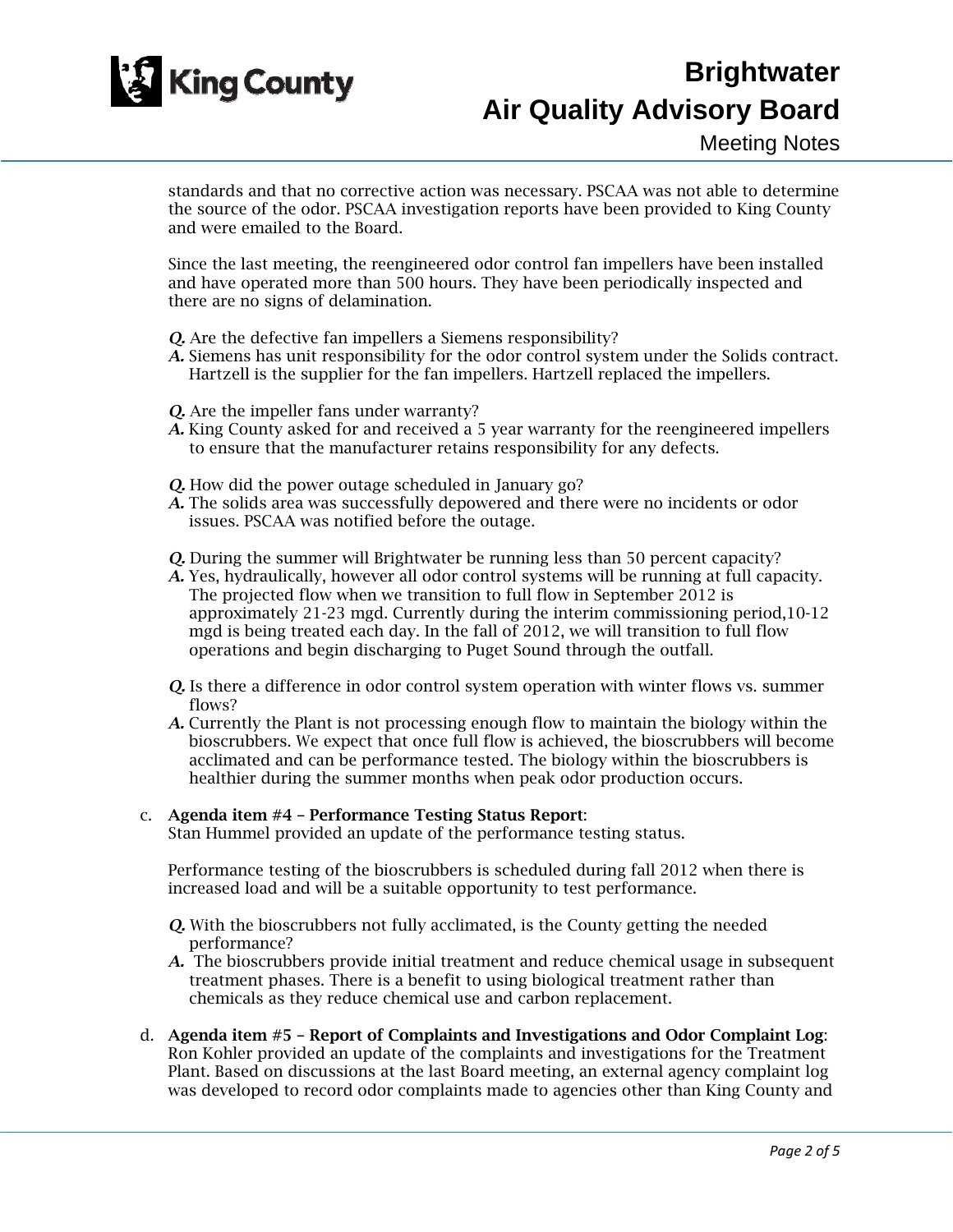

# **Brightwater Air Quality Advisory Board**

reported to Brightwater. PSCAA has agreed to send odor investigation reports related to Brightwater.

On December 15<sup>th</sup> 2011, a complaint was made to PSCAA. PSCAA conducted a site visit to Brightwater. King County provided the representative performance trends, meteorological data, and accompanied the PSCAA representative to the odor control system. King County conducted an odor survey using the Jerome analyzer while at the odor control system. Data indicated that performance was within odor response standards and that no corrective action was necessary.

On January  $30<sup>th</sup>$ , 2012, a complaint was made to PSCAA. PSCAA conducted a site visit on January 31<sup>st</sup> and inspected the facilities and odor control system. PSCAA was unable to determine the source of the odor.

- *Q.* What is the H2S spike in the instrument reading referenced in the PSCAA report?
- *A.* There is a problem with the lower range of the monitoring instrument on the discharge air stack. The Sycamore monitoring equipment is registering data spikes that do not appear to correlate with actual H2S concentrations. When the data spikes are observed the Jerome meter is used to analyze the discharge air at the stacks. The Jerome has not registered the presence of H2S above the instruments detection limit.

King County is working with the equipment manufacturer to analyze why the instrument is registering elevated readings of H2S when it is not detected with the Jerome meter. The County believes that it is not H2S causing the spike in the system. The manufacturer has recalibrated the instrumentation and is looking into other possible causes including a chlorine based compound interfering with the signal and the unit's temperature regulated cabinet. The instruments that monitor the air inlet are not showing a correlation between inlet air H2S concentrations and outlet air H2S concentrations.

- *Q.* Is it difficult to change the system?
- *A.* We are working with the equipment manufacturer to analyze the root cause of the problem and to make the installed equipment work. If the system does not perform, the County will evaluate other monitoring equipment options.
- *Q.* Is the manufacturer being cooperative?
- *A.* The manufacturer is cooperating and continuing to research the issue. The County has stressed the urgency in finding a solution.
- *Q.* Who takes the lead in problem solving?
- *A.* We are working as a team, but the County is urging the manufacturer to analyze the problem and identify a solution. The manufacturer along with the design, construction management and operations teams are working to test the unit.
- *Q.* What size is this problem?
- *A.* The County has accepted the odor control system, however this equipment is still under warranty. King County is following the odor response and monitoring plan – when a spike shows at the unit, our process is to document spikes with the Jerome analyzer at the stack immediately.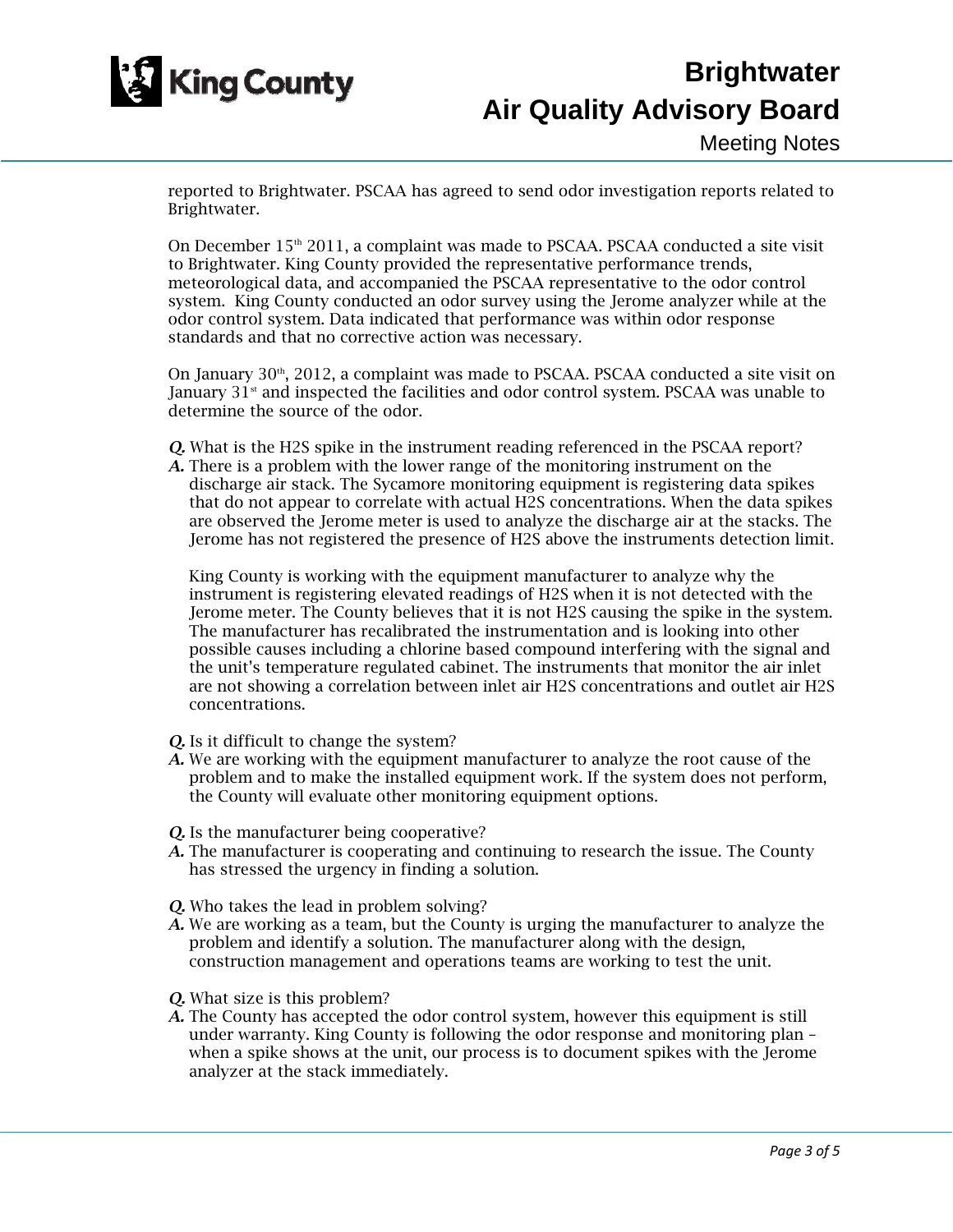

### *Q.* What is a spike/blip?

- *A.* A "spike" is a term we use when we see an aberration in an instrument reading. It generally means that you get a short intense reading, much higher than instrument readings before and after the "spike". At Brightwater, we refer to these as a "spike" because when we perform tests alongside the sycamore unit, we can't replicate the readings with the Jerome H2S unit.
- *O.* Is there any other equipment that performs at a higher level?
- *A.* There is competing technology, but the County does not know if it will perform better than the installed instrumentation or not. The first step is to prove that the Sycamore unit cannot perform under contract.
- *Q.* Are these units being used elsewhere?
- *A.* Yes, however the County does not know if these units are used for H2S monitoring at such low concentrations. The County is unaware of other treatment plants that monitor at such low levels. We are currently using the bottom detection range of this instrument.

King County is continuing to evaluate and analyze the reason for the observed H2S spikes. We will also evaluate other monitoring equipment to determine if there is equipment available that should potentially be considered if a replacement is needed.

An addendum to the Odor Response and Monitoring plan was presented to the Board. "Section 4.5 Procedures when Notified of an Odor Complaint Referred to King County from an External Agency" will be added to the Odor Monitoring and Response Plan.

#### Board Action:

Sycamore Unit Update - The Board has requested that the County provide a follow up report at next board meeting.

Odor Complaint Log - The Board requested changes to the layout of the Odor Complaint Log and requested that wind speed and direction be included for each complaint.

### e. Agenda item #6 – Property Boundary Odor Monitoring Report and Log:

Yasmin Mudah reported the results of recent property boundary odor monitoring and presented the updated odor monitoring log. The property boundary odor monitoring data on the east and southern portion of the site have generally been below the 3ppb detection limit of the Jerome analyzer. Monitoring locations along Route 9 continue to periodically record observations slightly above the 3 ppb detection limit. The County believes this is attributable to interference from automobile exhaust.

# C. Board Actions

- a. **Meeting Notes –** Meeting notes from the January  $3<sup>rd</sup>$  meeting were approved.
- b. Sycamore Unit Update The Board has requested that the County provide a follow up report at next board meeting.